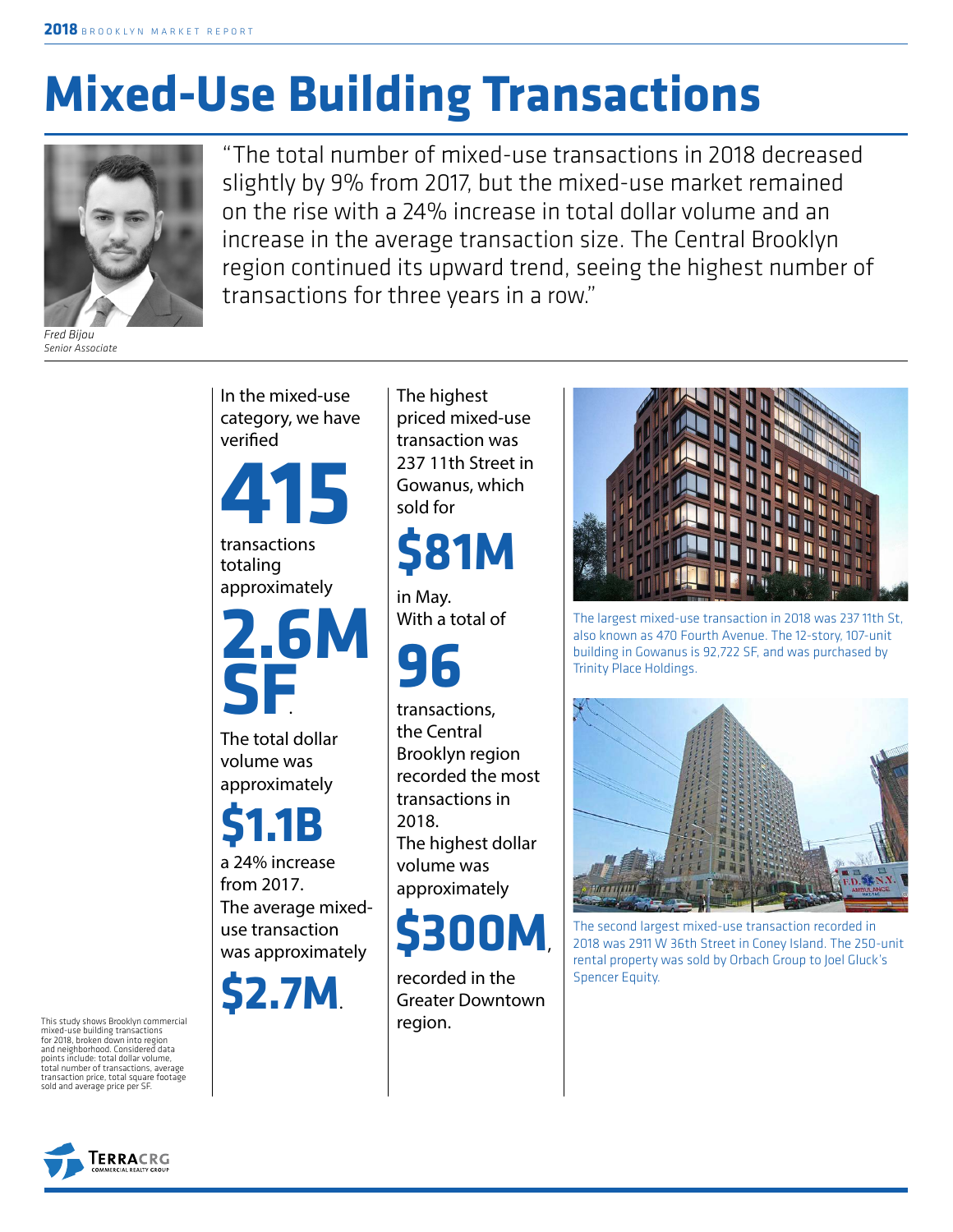### **Mixed-Use**

| Region                           | Neighborhood         | <b>Dollar Volume</b> | <b>Total</b><br><b>Transactions</b> | Avg.<br><b>Transaction</b> | <b>Total Units</b> | <b>Total SF</b> | Avg. PPSF* |
|----------------------------------|----------------------|----------------------|-------------------------------------|----------------------------|--------------------|-----------------|------------|
| <b>Central Brooklyn</b>          | Borough Park         | \$28,426,333         | 20                                  | \$1,421,317                | 55                 | 63,180          | \$450      |
|                                  | East Flatbush        | \$74,823,280         | 39                                  | \$1,918,546                | 343                | 321,068         | \$233      |
|                                  | Flatbush             | \$3,950,000          | $\overline{2}$                      | \$1,975,000                | 13                 | 11,100          | \$356      |
|                                  | Flatlands            | \$6,717,387          | 10                                  | \$671,739                  | 26                 | 26,288          | \$256      |
|                                  | Kensington           | \$3,420,000          | З                                   | \$1,140,000                | 8                  | 10,190          | \$336      |
|                                  | Midwood              | \$36,347,000         | 14                                  | \$2,596,214                | 105                | 98,590          | \$369      |
|                                  | Prospect Lefferts    | \$11,075,000         | $\overline{7}$                      | \$1,582,143                | 24                 | 26,188          | \$423      |
|                                  | Prospect Park South  | \$3,000,000          | $\mathbf{1}$                        | \$3,000,000                | 2                  | 5,274           | \$569      |
|                                  | <b>Total/Average</b> | \$167,759,000        | 96                                  | \$1,747,490                | 576                | 561,878         | \$299      |
| <b>East Brooklyn</b>             | Brownsville          | \$4,277,788          | $\overline{7}$                      | \$611,113                  | 28                 | 25,474          | \$168      |
|                                  | Canarsie             | \$6,125,000          | 6                                   | \$1,020,833                | 33                 | 27,247          | \$225      |
|                                  | Cypress Hills        | \$10,148,980         | 10                                  | \$1,014,898                | 42                 | 36,567          | \$278      |
|                                  | East New York        | \$22,126,578         | 24                                  | \$921,941                  | 83                 | 98,521          | \$225      |
|                                  | <b>Total/Average</b> | \$42,678,346         | 47                                  | \$908,050                  | 186                | 187,809         | \$227      |
| <b>Greater Downtown Brooklyn</b> | Boerum Hill          | \$35,224,000         | 7                                   | \$5,032,000                | 57                 | 47,737          | \$738      |
|                                  | Brooklyn Heights     | \$47,418,000         | 3                                   | \$15,806,000               | 59                 | 47,430          | \$1,000    |
|                                  | Carroll Gardens      | \$2,550,000          | 1                                   | \$2,550,000                | 3                  | 3,000           | \$850      |
|                                  | Clinton Hill         | \$25,205,500         | 6                                   | \$4,200,917                | 47                 | 41,627          | \$606      |
|                                  | Cobble Hill          | \$14,200,000         | 4                                   | \$3,550,000                | 18                 | 16,152          | \$879      |
|                                  | Columbia Waterfront  | \$8,000,000          | 3                                   | \$2,666,667                | 17                 | 15,956          | \$501      |
|                                  | Fort Greene          | \$5,250,000          | $\overline{2}$                      | \$2,625,000                | 8                  | 7,040           | \$746      |
|                                  | Gowanus              | \$85,890,000         | $\overline{4}$                      | \$21,472,500               | 116                | 98,742          | \$870      |
|                                  | Park Slope           | \$53,609,500         | 15                                  | \$3,573,967                | 82                 | 76,131          | \$704      |
|                                  | Prospect Heights     | \$12,000,000         | $\overline{2}$                      | \$6,000,000                | 13                 | 13,311          | \$902      |
|                                  | Red Hook             | \$10,225,000         | 3                                   | \$3,408,333                | 14                 | 14,709          | \$695      |
|                                  | <b>Total/Average</b> | \$299,572,000        | 50                                  | \$5,991,440                | 434                | 381,835         | \$785      |
| <b>North Brooklyn</b>            | East Williamsburg    | \$21,950,000         | 9                                   | \$2,438,889                | 38                 | 41,744          | \$526      |
|                                  | Greenpoint           | \$70,759,024         | 20                                  | \$3,537,951                | 117                | 116,232         | \$609      |
|                                  | Williamsburg         | \$108,200,000        | 13                                  | \$8,323,077                | 149                | 148,213         | \$730      |
|                                  | <b>Total/Average</b> | \$200,909,024        | 42                                  | \$4,783,548                | 304                | 306,189         | \$656      |
| <b>North-Central Brooklyn</b>    | Bedford-Stuyvesant   | \$46,751,313         | 22                                  | \$2,125,060                | 119                | 110,602         | \$423      |
|                                  | Bushwick             | \$61,752,499         | 23                                  | \$2,684,891                | 127                | 176,634         | \$350      |
|                                  | Crown Heights        | \$52,654,500         | 20                                  | \$2,632,725                | 149                | 161,569         | \$326      |
|                                  | Ocean Hill           | \$15,327,000         | 14                                  | \$1,094,786                | 60                 | 56,950          | \$269      |
|                                  | <b>Total/Average</b> | \$176,485,312        | 79                                  | \$2,233,991                | 455                | 505,755         | \$349      |
| <b>South Brooklyn</b>            | Brighton Beach       | \$10,250,000         | 6                                   | \$1,708,333                | 42                 | 31,476          | \$326      |
|                                  | Coney Island         | \$53,035,000         | 4                                   | \$13,258,750               | 283                | 243,126         | \$218      |
|                                  | Gravesend            | \$12,025,000         | 9                                   | \$1,336,111                | 39                 | 31,104          | \$387      |
|                                  | Manhattan Beach      | \$990,000            | $\mathbf{1}$                        | \$990,000                  | З                  | 3,906           | \$253      |
|                                  | Marine Park          | \$4,700,000          | 5                                   | \$940,000                  | 20                 | 24,030          | \$196      |
|                                  | Sheepshead Bay       | \$17,490,000         | 13                                  | \$1,345,385                | 48                 | 47,188          | \$371      |
|                                  | <b>Total/Average</b> | \$98,490,000         | 38                                  | \$2,591,842                | 435                | 380,830         | \$259      |
| West Brooklyn                    | Bath Beach           | \$20,703,000         | 11                                  | \$1,882,091                | 11                 | 43,354          | \$478      |
|                                  | Bay Ridge            | \$32,665,000         | 20                                  | \$1,633,250                | 20                 | 76,375          | \$428      |
|                                  | Bensonhurst          | \$14,119,000         | 9                                   | \$1,568,778                | 9                  | 30,720          | \$460      |
|                                  | Dyker Heights        | \$10,320,000         | 5                                   | \$2,064,000                | 5                  | 20,490          | \$504      |
|                                  | Greenwood Heights    | \$25,825,000         | 5                                   | \$5,165,000                | 5                  | 34,715          | \$744      |
|                                  | Sunset Park          | \$29,271,000         | 13                                  | \$2,251,615                | 13                 | 55,635          | \$526      |
|                                  | <b>Total/Average</b> | \$132,903,000        | 63                                  | \$2,109,571                | 63                 | 261,289         | \$509      |
| <b>Brooklyn Wide</b>             |                      | \$1,118,796,682      | 415                                 | \$2,695,896                | 2647               | 2,585,585       | \$433      |

\* Price per Square Foot